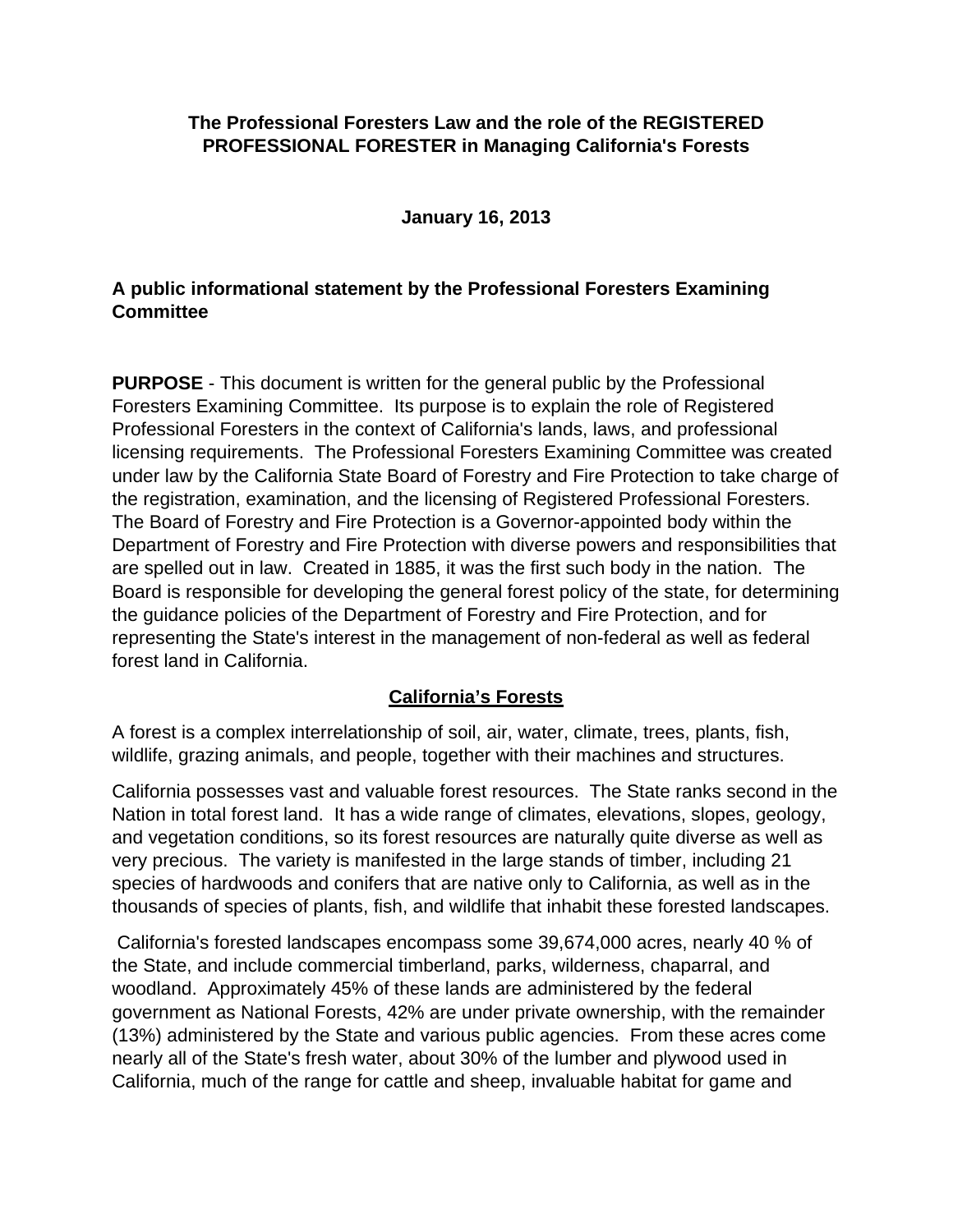wildlife, and some of the most spectacularly beautiful scenery and recreational opportunities to be found anywhere.

Because of the increasing demands being placed on California's forest resources, a careful balance must be kept between human uses and the environment in order to sustain its natural wealth. This sustainability can only be achieved through the proper application of forestry principles and sound natural resource management practices.

# **FORESTRY**

Forestry refers to the science and practice of managing forested landscapes and the treatment of the forest cover in general, and includes, among other things, the application of scientific knowledge and forestry principles in the fields of fuels management and forest protection, timber growing and utilization, forest inventories, forest economics, forest valuation and finance, and the evaluation and mitigation of impacts from forestry activities on watershed and scenic values.

Humans lay a heavy burden on forest resources which provide people with many essential goods from drinking water to paper products. Forests can provide a wide range of renewable commodities provided that proper management is taken. Registered Professional Foresters are charged with the care and management of California's forests.

# **THE REGISTERED PROFESSIONAL FORESTER**

A Registered Professional Forester (RPF) is a person knowledgeable in a wide range of studies such as biology, ecology, entomology, geology, hydrology, dendrology, silviculture, engineering, business administration, forest economics, and other natural resource subjects. RPFs use their well-rounded education and experience to maintain the sustainability of forest resources like timber, forage, wildlife, water, and outdoor recreation to meet the needs of the people while protecting the biological integrity and quality of the forest environment.

RPFs perform a wide variety of activities. RPFs organize and direct systems of control for forest fires, insect pests, and tree diseases. They determine the environmental impacts of management decisions, and plan for maintenance of wildlife habitat. They prescribe thinning for an immature stand of trees or removal of defective trees for stand improvement. RPFs measure the volume of standing timber, appraise market value, plan harvests, and administer the sale of the forest products.

Foresters also help plan for recreational uses of the forest including the maintenance of its natural beauty. They are called upon to revegetate, enhance, or restore overused, burned, or abused forest sites and recreational areas. In addition, Registered Professional Foresters must be well-versed in federal, state, and local laws affecting forestry practices in California in order to administer them properly.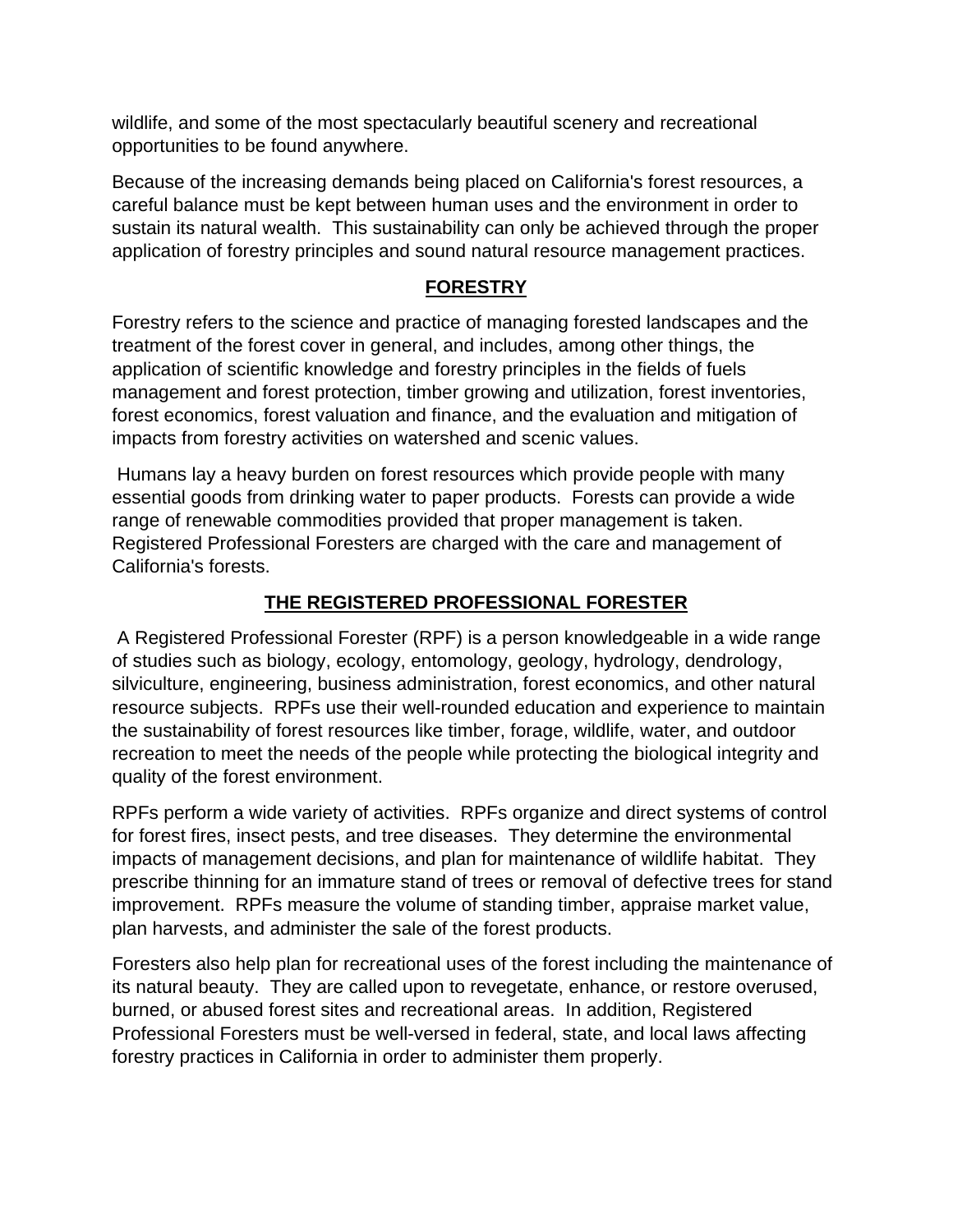In order for a professional forester to fulfill their responsibilities with regard to a particular activity on a site, the professional forester may need to utilize the services of other qualified experts, such as archaeologists, botanists, civil engineers, ecologists, fisheries biologists, geologists, hydrologists, land surveyors, landscape architects, range scientists, soil scientists, or wildlife biologists

Because forestry activities can have a significant impact upon the ecology of California's forests and the quality of the forest environment, the State legislature enacted the Professional Foresters Law in 1972, which provides for the licensing of professional foresters and certified specialists.

# **PROFESSIONAL FORESTERS LAW OF 1972**

California's Professional Foresters Law (PFL) became effective on January 1, 1973. The PFL outlines the guiding principles and responsibilities of Registered Professional Foresters and provides the State with vital professionals who are knowledgeable in developing and carrying out forest management plans. The law requires all persons who wish to call themselves "professional foresters" or to act in the capacity thereof, to register and become licensed.

With the passage of the PFL, the Legislature declared the existence of a public interest in the management and treatment of the forest resources and timberlands in California and regulates all persons who practice the profession of forestry. The intent of the Law is to provide a source of forest management experts--knowledgeable, trained, experienced and skilled in the scientific fields relating to forestry.

## QUALIFICATIONS:

The minimum qualifications for registration as a professional forester include:

a) Good moral character and a good reputation for honesty and integrity. b) Seven years of experience in forestry work (three years of which must be having charge of forestry work or be under the supervision of an RPF). An increasing level of responsibility and experience must be demonstrated. c) Pass the comprehensive examination administered by the Professional Foresters Examining Committee (PFEC) with a score of 75% or greater.

A person may substitute a Bachelor of Science in Forestry degree or a Bachelor of Science degree with a Major in Forestry for four years of work experience. A Master of Forestry, in combination with a Bachelor of Arts or Science degree majoring in a field other than forestry, can also be used in lieu of four years of forestry work experience.

An Application for Registration and License as a Professional Forester must be filed with the Board of Forestry and Fire Protection before an applicant can be scheduled for examination. An individual is eligible to be licensed after passing the exam with a score of 75% or better.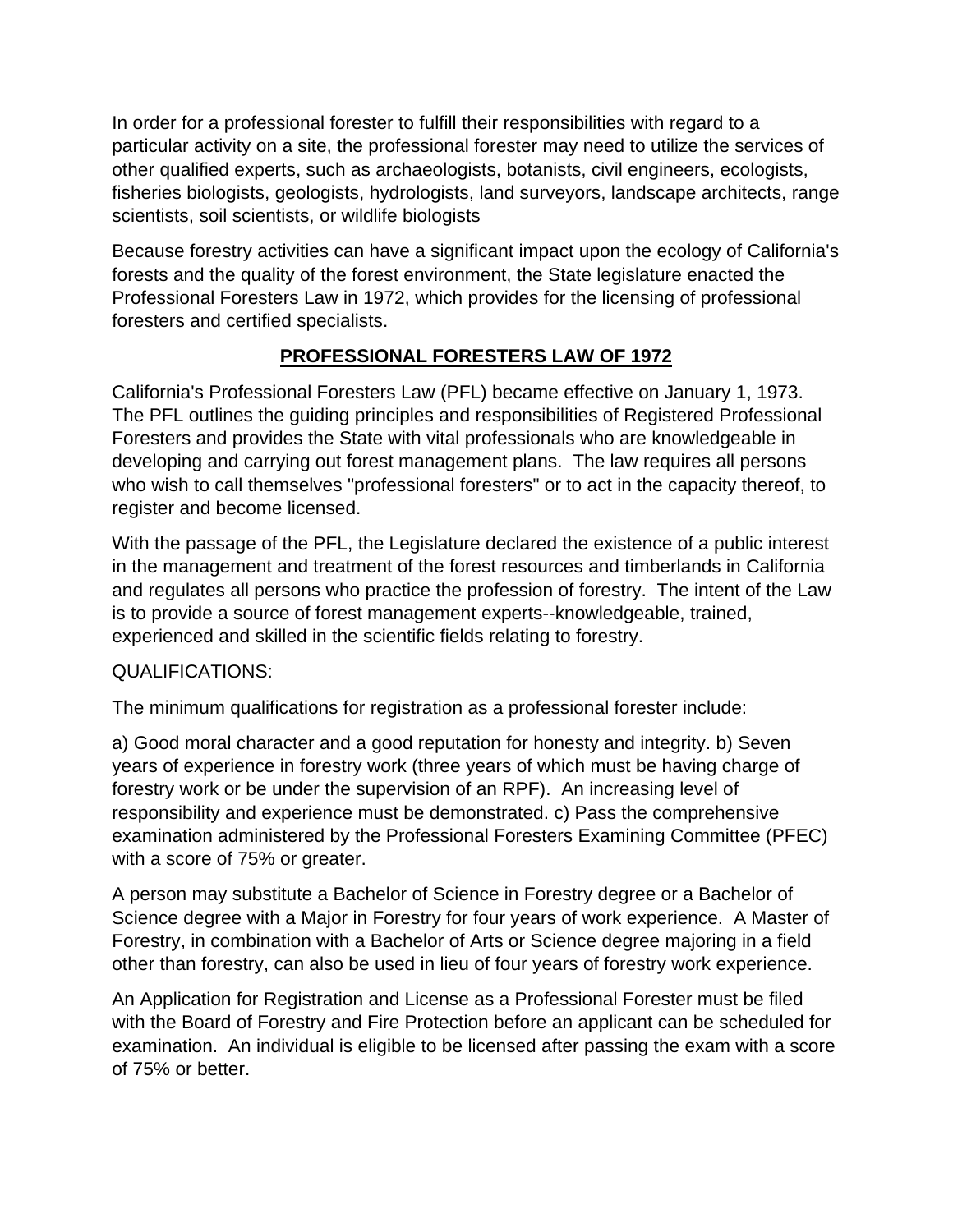The Professional Foresters Law also provides for certification in particular fields [PRC §752]. A similar process to becoming a Registered Professional Forester applies to becoming a Certified Specialist, but the test is more specific to the field of specialization. Currently, the Board of Forestry and Fire Protection has established only one specialty, that of the Certified Rangeland Manager.

#### RESPONSIBILITIES:

Being a Registered Professional Forester or certified specialist carries with it many responsibilities. The term "Registered Professional Forester" is defined in the Professional Foresters Law as:

"..a person who, by reason of his or her knowledge of the natural sciences, mathematics, and the principles of forestry, acquired by forestry education and experience, performs services, including, but not limited to, consultation, investigation, evaluation, planning or responsible supervision of forestry activities when [such] professional services require the application of forest ry principles and techniques." [PRC §752]

The RPF's primary concern, irrespective of private or public interests, is to enhance the control of air and water pollution, the preservation of scenic beauty, the protection of watersheds by flood and soil erosion control, the production and increased yield of natural resources, including timber, forage, wildlife, and water, and outdoor recreation, to meet the needs of the people. Consequently, it is necessary that the individual keep currently informed of professional matters, techniques and equipment, their uses and limitations, and applicable laws and regulations.

In a Memorandum of Understanding between the PFEC, professional societies, and universities with forestry or forestry-related programs, it was agreed upon that a concerted effort be made to raise the visible participation of forestry professionals in continuing education programs through voluntary incentives and recognition. The Society of American Foresters and The Association of Consulting Foresters have a voluntary tracking system to assist foresters in the documentation of their continuing education activities.

Before making planning or management recommendations, Registered Professional Foresters must learn the physical characteristics of the site or area, its soils, hydrology, vegetation, silvicultural characteristics, cultural features, wildlife and their habitat requirements, its land use zoning, and its economic realities. The law requires that in implementing a Timber Harvest Plan, an RPF must be available to advise a landowner.

RPFs must make every reasonable effort to educate clients or employers about environmentally and economically sound management options for their properties. They must take into consideration impacts on and off the site when formulating and executing plans for forestry operations, and clearly point out to clients or employers possible conflicts which might arise from such activities.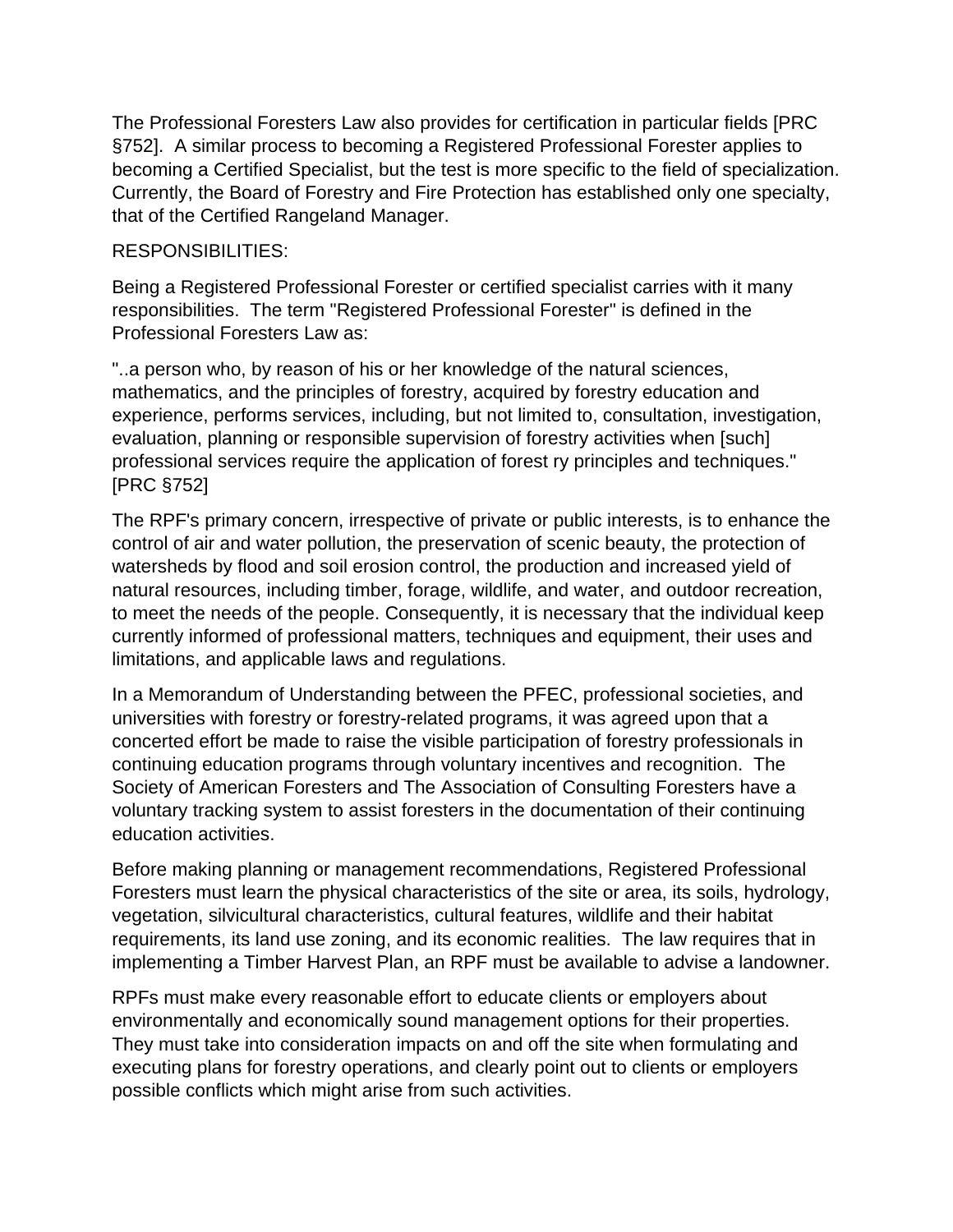Particular notice should be given to situations which may induce irreversible environmental change, and justification for any necessary changes should be clearly established. RPFs must consider and, to the extent practicable, avoid or mitigate consequences of plans and actions that may impact adjoining land ownerships. Timber harvesting plans or other land-use management plans must be based on the best available site information, including site inspection.

Registered Professional Foresters must be thorough and accurate. An RPF must provide an adequate level of supervision over professional and technician subordinates to assure acceptable standards of performance. The Registered Professional Forester must assume responsibility for all professional documents that the forester prepared or supervised by affixing his or her signature and license number. Lastly, the RPF should clearly communicate the needs and benefits of good forestry to the general public.

#### DISCIPLINARY ACTION:

Should the RPF or Certified Specialist fail to meet the requirements of the law and regulation, the individual may be subject to disciplinary action. The grounds for disciplinary action which are delineated in the Professional Foresters Law include:

a) "Having been convicted of a felony substantially related to the qualifications, functions, or duties of Registered Professional Forester." b) "Having been found guilty by the Board of any deceit, misrepresentation, fraud, material misstatement of fact, incompetence, or gross negligence in the practice of forestry." c) "Being guilty of any fraud or deceit in obtaining his or her registration or certification." d) "Aiding or abetting any person in the violation of any provision of the Professional Foresters Law." e) "Failing in any material respect to comply with the provisions of the Professional Foresters Law." [PRC §778]

A written complaint may be filed by any person with the Board of Forestry and Fire Protection regarding professional conduct of a Registered Professional Forester or Certified Specialist. The Executive Officer must verify the accusation under Professional Foresters Law before an investigation may take place. The Board may also, of its own accord, cause an inquiry to be conducted. The Board may suspend or revoke the license, issue a reprimand, or exonerate the individual. In regard to disciplinary actions, the Board has clearly stated that "[t]he primary importance [in determining disciplinary action] is the adverse effect the Registered Professional Forester's actions had, or will continue to have, on the protection of the public interest" [14 CCR §1612.1].

## PROFESSIONAL ETHICS:

Registered Professional Foresters are responsible for their own professional behavior and must, therefore, conduct themselves in a prudent manner to retain public confidence. They must not only meet the expected high standards of performance but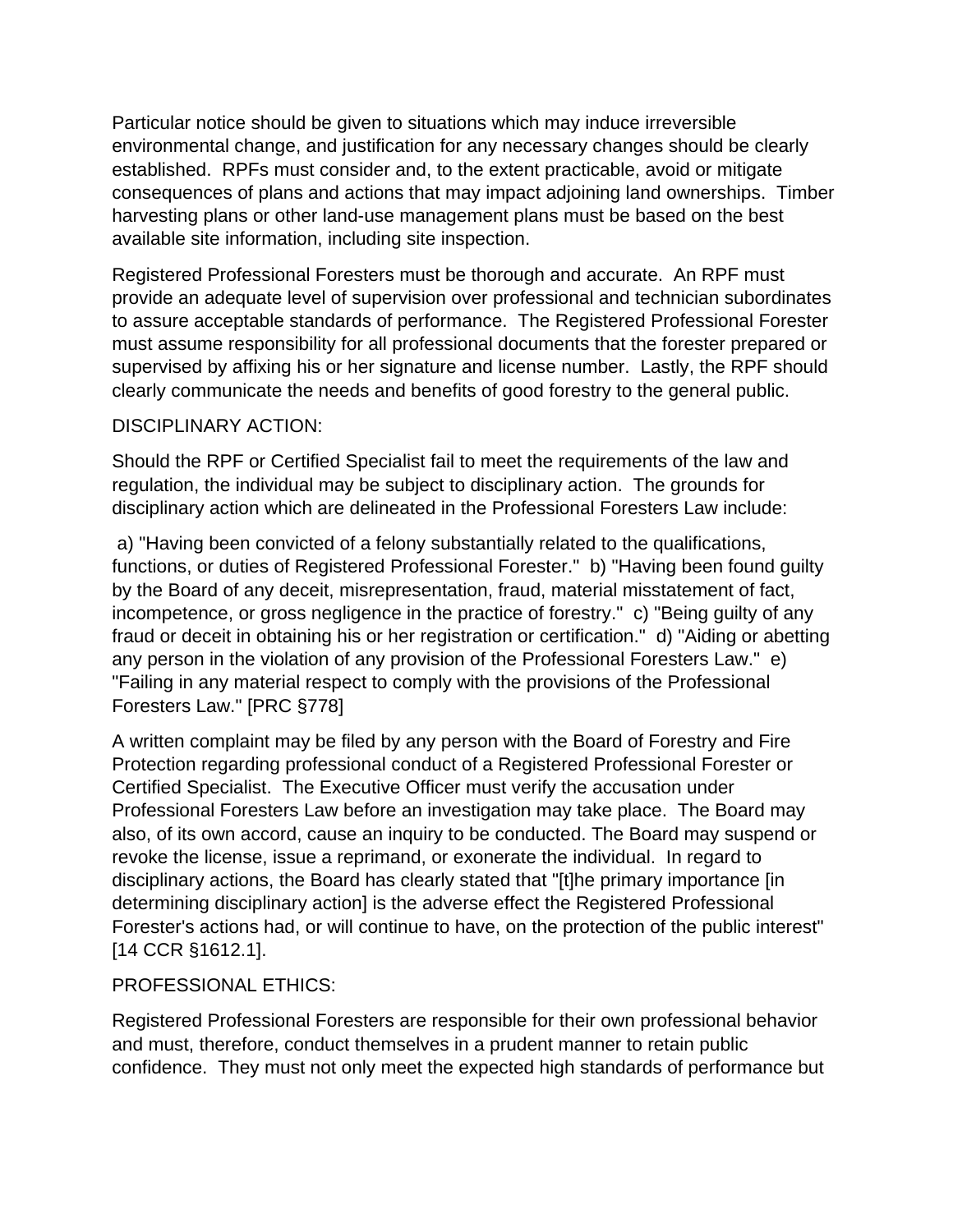must also function within the professional community's generally accepted code of ethics.

One of the most important duties imposed by professional ethics is the RPF's concurrent responsibility to the public and to the client. Both the public's interest and the employer's carry significance and must be considered.

Prudent professional practice dictates that Registered Professional Foresters should not make forest management decisions at the expense of the public trust nor of the employer, but instead base judgments on sound forestry principles consistent with environmental laws.

Prudent practice also demands that Registered Professional Foresters recommend advice be obtained on possible questions of interpretation or conflict; and further that they inform their employers or clients of anticipated consequences if laws, regulations, or scientific principles are disregarded.

Registered Professional Foresters should represent and uphold the employer's or client's interests in all matters entrusted to them, including maintenance of confidentiality. They must make potential conflicts of interest known to the parties concerned and have them resolved, and they should accept no compensation from more than one party for the same services unless the parties involved have given consent.

# **ENVIRONMENTAL LAWS PERTAINING TO FORESTRY IN CALIFORNIA**

# **FEDERAL ENVIRONMENTAL LEGISLATION:**

Four of the most important federal environmental laws that govern forest practices in California are the Clean Water Act (CWA), the Federal Endangered Species Act of 1973 (ESA), the National Environmental Policy Act (NEPA), and the National Forest Management Act of 1976 (NFMA).

The **Clean Water Act** [\(Clean Water Act\)](https://www.epa.gov/laws-regulations/summary-clean-water-act) calls for state and local agencies to use the best available techniques, referred to as "best management practices" (BMP), in minimizing the potential for water pollution from nonpoint sources, such as timber operations [33 U.S.C. §1288]. Nonpoint sources produce discharges from a large area that cannot easily be traced to a point of origin. In California, the State Water Quality Control Board has been assigned by the federal government to implement the Clean Water Act.

The **Federal Endangered Species Act's** [\(FESA\)](https://www.fws.gov/endangered/laws-policies/esa.html) purpose is to provide programs to conserve threatened and endangered species [16 U.S.C. §1531(b)]. The Act forbids logging and other activities that harm threatened or endangered species or their critical habitats, unless they are in conformance with recovery plans developed and administered by the Secretary of the Interior. Individual habitat management plans may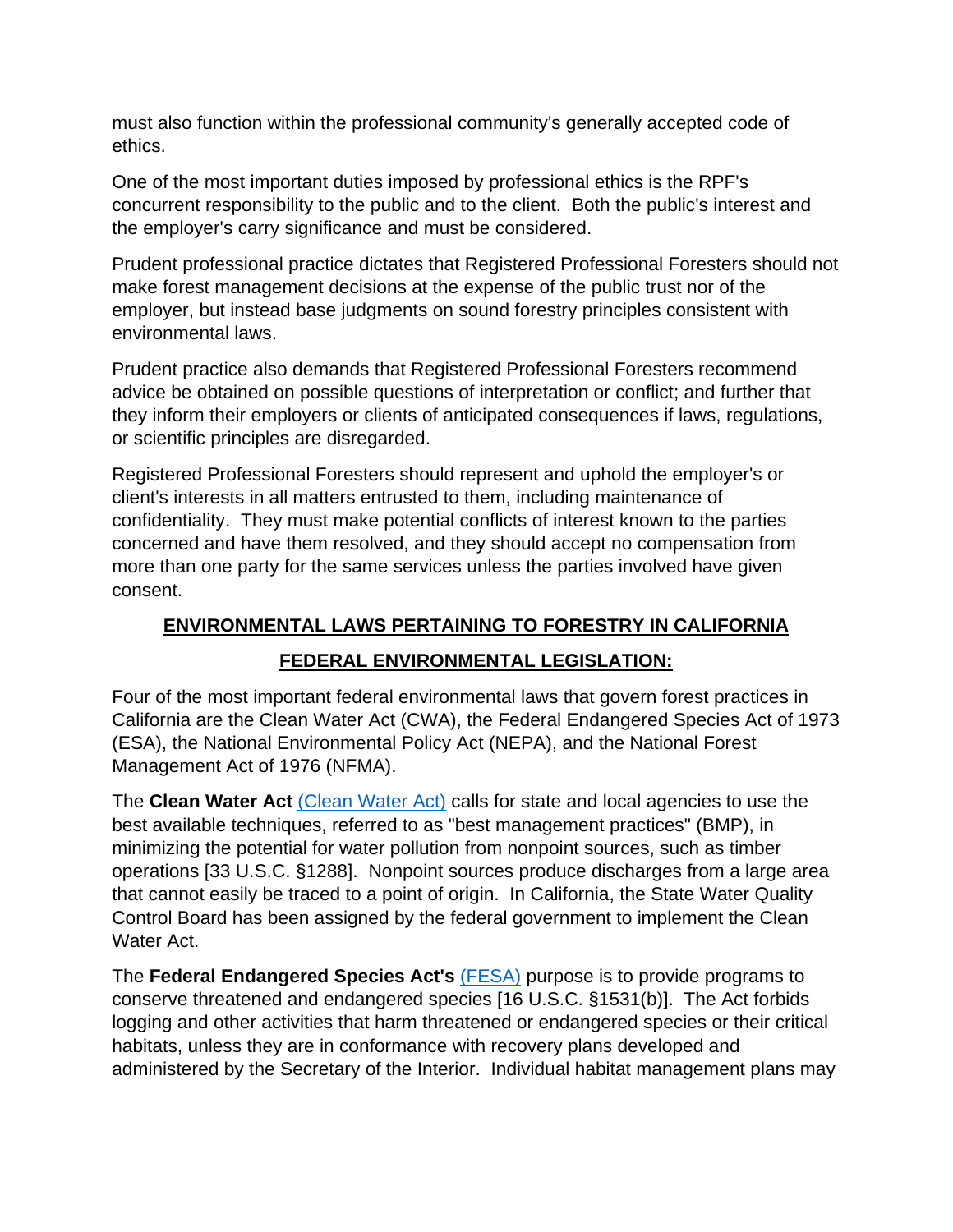be prepared and must include the potential impact on the species and must also suggest mitigations for any negative consequences [16 U.S.C. §1539].

Other examples of federal laws affecting the management of federal lands and federal actions in California are the **National Environmental Policy Act** [\(NEPA\)](https://www.epa.gov/nepa) and the **National Forest Management Act [\(NFMA\).](https://www.fs.fed.us/emc/nfma/includes/NFMA1976.pdf)** NEPA requires that federal agencies evaluate all activities which may have significant consequences on the environment. The Act further requires that an environmental assessment regarding the project's repercussions on its surroundings be made available to other agencies and to the public. Land-management plans for national forests must, therefore, include to enable the Forest Service to mitigate any adverse effects on the environment.

NFMA mandates that national forest plans must "provide for the diversity of plant and animal communities based on the suitability and capability of the specific land area . . . [16 U.S.C. §1604]. This was interpreted by the Forest Service regulations to mean that "[f]ish and wildlife habitat shall be managed to maintain viable populations of existing native and desired nonnative vertebrate species in the planning area" [36 C.F.R. §219.19].

#### STATE ENVIRONMENTAL LEGISLATION:

In general, federal laws take precedence over state and local laws. They may, however, designate state or local agencies to achieve certain national goals. In addition, states may adopt laws to carry out federal government mandates. A prime example of this in California is the **Porter-Cologne Act of 1969** [\(Porter-Cologne\)](https://www.waterboards.ca.gov/laws_regulations/docs/portercologne.pdf) which allows the State Water Resources Control Board (SWRCB) to regulate the water quality control of the state as directed by the requirements of the federal Clean Water Act. Timber operations and other forestry practices that may affect water quality are accordingly subject to the SWRCB and the Regional Water Quality Control Board oversight.

States also enact laws to protect their specific interests. The **California Endangered Species Act** (CESA), modeled after the Federal Endangered Species Act, gives additional protection not covered by its federal counterpart to threatened and endangered species in California. It makes the conservation, protection, restoration, and the enhancement of any threatened or endangered species and their habitat a policy of the State [Cal. Fish and Game Code §2052]. CESA has added several plants and animals, mostly native to California, to its threatened and endangered species list, since they were not included in the federal ESA. Conservation, according to both federal and state law, is defined to be the use of all methods and procedures "necessary to bring any endangered . . . or threatened species to the point at which the measures provided [by the acts] are no longer necessary" [U.S.C. §1532(3); 50 C.F.R. §424.02(c); Cal. Fish and Game Code §2061].

The **California Environmental Quality Act of 1973** [\(CEQA\)](http://resources.ca.gov/ceqa/docs/2019_CEQA_Statutes_and_Guidelines.pdf) is another state law with a complement in the federal government's NEPA. While NEPA primarily covers the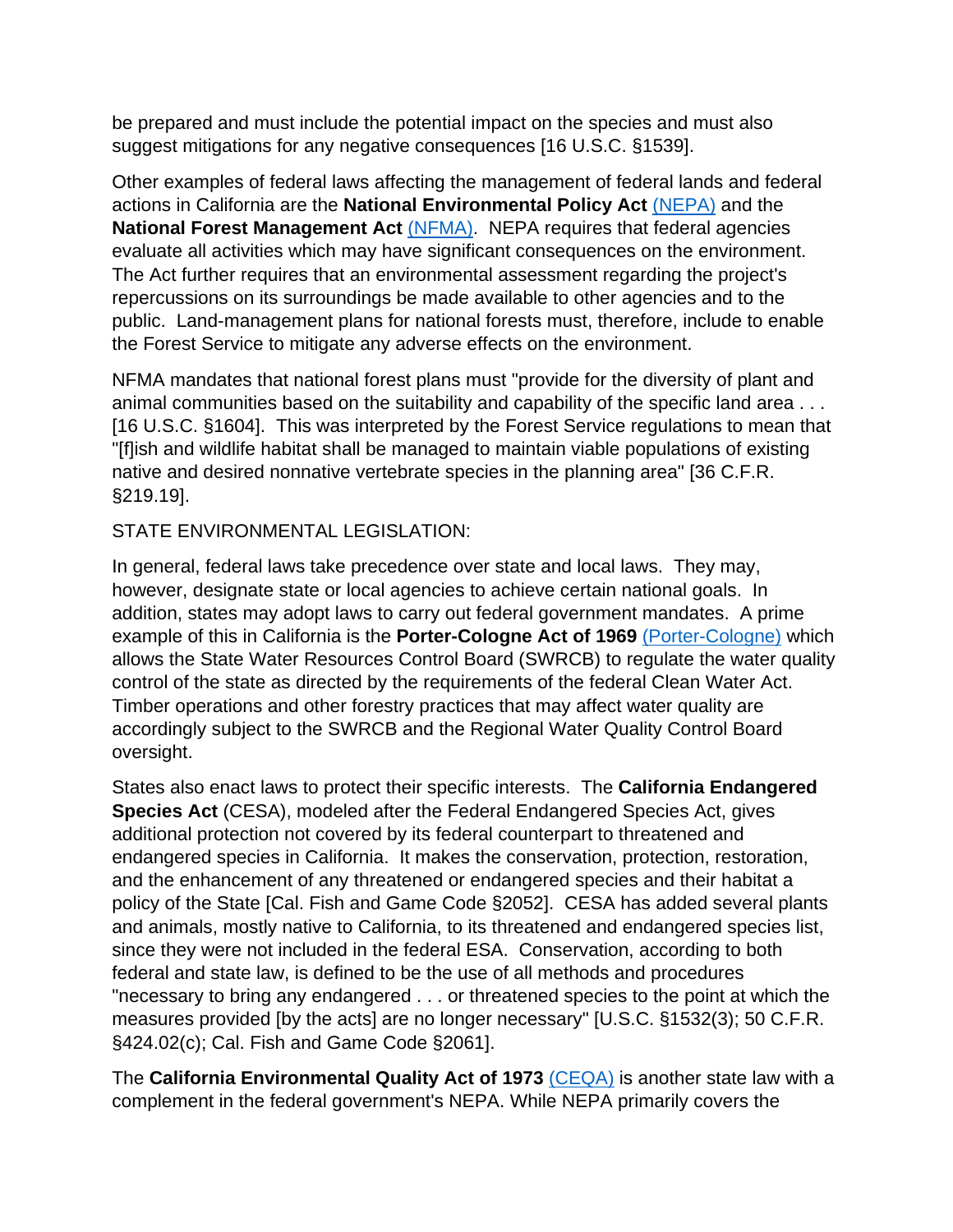federal lands and federal actions in California, CEQA applies to all state and private properties. Like NEPA, CEQA requires that state and local government agencies prepare an environmental assessment before undertaking or issuing a permit for any project with possible environmental repercussions. CEQA's environmental assessment is the State's analogue to NEPA's.

In addition to the environmental assessment requirement, CEQA dictates that for projects which might affect the environment negatively, the agency must require feasible alternatives to reduce those potential adverse impacts to where they are no longer significant; or if harmful effects should be unavoidable, provide a justification of overriding consideration.

The **Z'berg-Nejedly Forest Practice Act of 1973** [\(FPA\)](https://bof.fire.ca.gov/media/6851/2000-fpa.pdf) also parallels the NFMA of the federal government but goes further in regulating private forestry practices. Whereas the NFMA regulates federal forest lands, the FPA governs the management of nonfederal timberlands in California. The Act, in conjunction with the Professional Foresters Law, was established to address the public's growing concern over timber harvesting.

To accomplish its goals the FPA includes certain provisions such as the requirement that all persons who harvest timber obtain an annual timber operator's license from the California Department of Forestry and Fire Protection (CDF). A timber harvest plan (THP) must also be submitted to the Director of CDF for review and approval prior to harvesting timber. Moreover, the Forest Practice Act requires the preparation of THPs to be done by Registered Professional Foresters (RPF) to insure that the plans are drafted by qualified persons.

In 1979, the Secretary of the Resources Agency certified the timber harvest plan process in the Forest Practice Act to be the "functional equivalent" of CEQA's environmental assessment process. Thus, the FPA was exempted from the environmental impact report preparation requirement of CEQA. Following harvest, the Act orders that areas be restocked according to proper standards.

Under the authority of the FPA, the Board of Forestry and Fire Protection has adopted, reviewed, and changed as needed rules and regulations to implement its mandate to sustain forest productivity while protecting the forest environment. The rules contain more specific guidelines concerning:

- the preparation, review, appeal, and enforcement of THPs
- silvicultural systems and regeneration methods
- harvesting practices and erosion control
- site preparation
- watercourse and lake protection
- sensitive watershed designation
- hazard reduction (which includes fire safety measures)